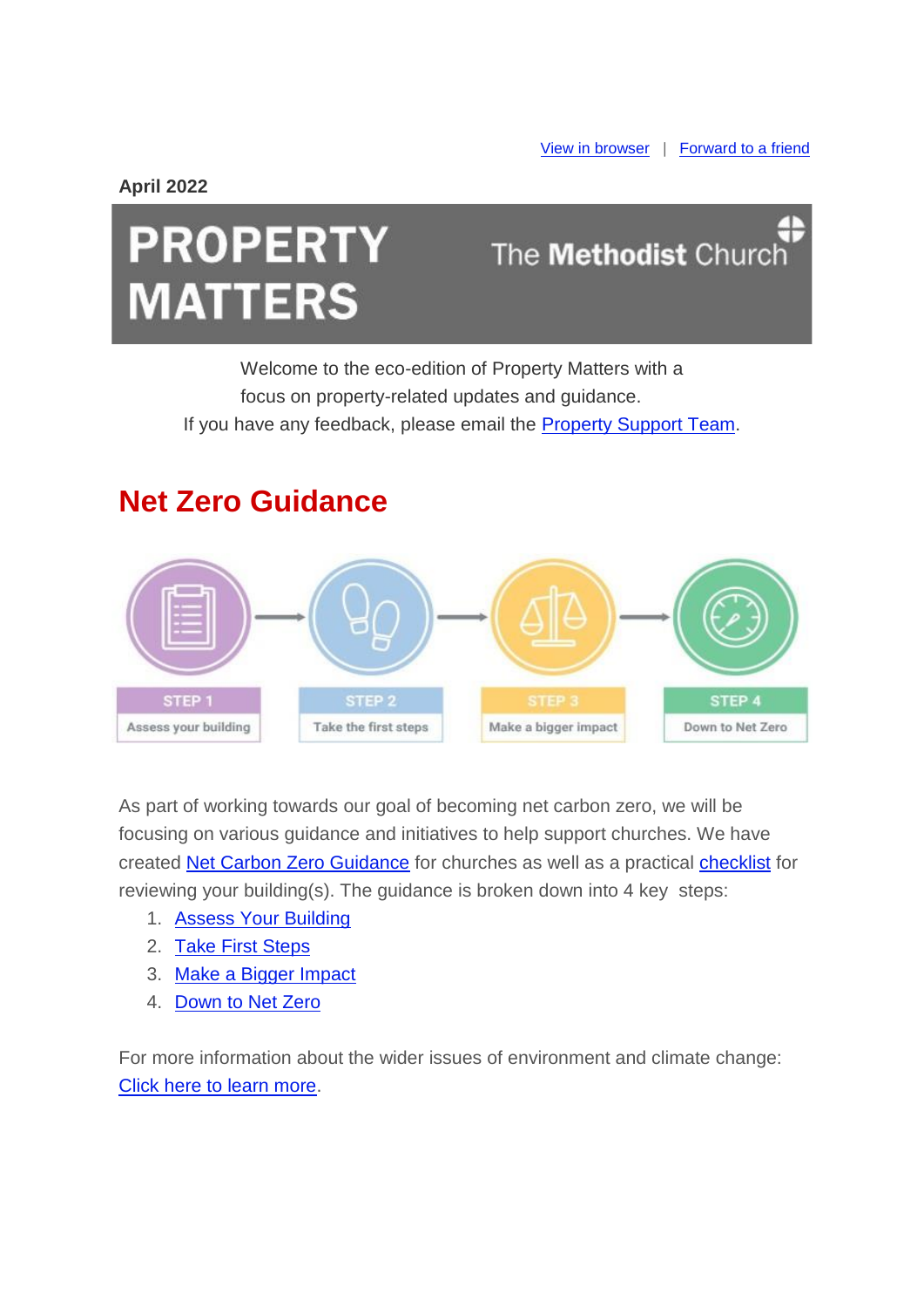### **EPC Ratings**

EPC (Energy Performance Certificates) measure how a building performs in terms of energy efficiency and can be valid for up to 10 years. These certificates are required for sales and lettings but can also be a useful starting point when reviewing a building's energy efficiency. [Energy Savings Trust](https://urldefense.proofpoint.com/v2/url?u=https-3A__methodist-2Dnews.org.uk_t_BVI-2D7SLRK-2DWOCGZJ-2D4RWL47-2D1_c.aspx&d=DwMFaQ&c=euGZstcaTDllvimEN8b7jXrwqOf-v5A_CdpgnVfiiMM&r=HVU4UP2FKbQdEeJRjJMFFTLfEDiOhBmJ91ReO8Puf50&m=yhQSrkfepeTA9JnbGE0SzUaK_37bFPDeNChTV3KqQPY&s=iIH4QBmnyWZMcajVcGbIRwcSVnx2DrLbz8WCcIwy-Mc&e=) offers further energy advice for homes and has a Guide to [Energy Performance Certificates](https://urldefense.proofpoint.com/v2/url?u=https-3A__methodist-2Dnews.org.uk_t_BVI-2D7SLRK-2DWOCGZJ-2D4RWL48-2D1_c.aspx&d=DwMFaQ&c=euGZstcaTDllvimEN8b7jXrwqOf-v5A_CdpgnVfiiMM&r=HVU4UP2FKbQdEeJRjJMFFTLfEDiOhBmJ91ReO8Puf50&m=yhQSrkfepeTA9JnbGE0SzUaK_37bFPDeNChTV3KqQPY&s=_s89OsCirwDFC8Oc2R4xUDXSxXGp1iKQ7uKKeRH5z2k&e=)



The guidelines on manse provision (CPD, Book VII, Part 2.3) state that an incoming minister should be provided with a current Energy Performance Certificate, and that 'Circuits should seek to provide manses to meet a minimum of a 'C' energy efficiency rating.' Thus, if a manse does not have a valid EPC certificate (ie, more than 10 years old), then arrange to get a new EPC certificate. [More information can be found here.](https://urldefense.proofpoint.com/v2/url?u=https-3A__methodist-2Dnews.org.uk_t_BVI-2D7SLRK-2DWOCGZJ-2D4RWL46-2D1_c.aspx&d=DwMFaQ&c=euGZstcaTDllvimEN8b7jXrwqOf-v5A_CdpgnVfiiMM&r=HVU4UP2FKbQdEeJRjJMFFTLfEDiOhBmJ91ReO8Puf50&m=yhQSrkfepeTA9JnbGE0SzUaK_37bFPDeNChTV3KqQPY&s=6mQkEpJ5kGDPNh9jjcscN5XL28fBAVYuJsXPK1itxLE&e=)

In April 2020, new legislation stating that all new residential tenancies must have a minimum EPC rating of E came into effect. In April 2021, this legislation will extend to require existing residential tenancies to have a minimum EPC rating of E. [Click](https://urldefense.proofpoint.com/v2/url?u=https-3A__methodist-2Dnews.org.uk_t_BVI-2D7SLRK-2DWOCGZJ-2D4RVF09-2D1_c.aspx&d=DwMFaQ&c=euGZstcaTDllvimEN8b7jXrwqOf-v5A_CdpgnVfiiMM&r=HVU4UP2FKbQdEeJRjJMFFTLfEDiOhBmJ91ReO8Puf50&m=yhQSrkfepeTA9JnbGE0SzUaK_37bFPDeNChTV3KqQPY&s=L5LwUTmDtW7rXuZfZ0kQ3iyHtlslPpBquG7ahbefLcg&e=)  [here to check the EPC rating for a property.](https://urldefense.proofpoint.com/v2/url?u=https-3A__methodist-2Dnews.org.uk_t_BVI-2D7SLRK-2DWOCGZJ-2D4RVF09-2D1_c.aspx&d=DwMFaQ&c=euGZstcaTDllvimEN8b7jXrwqOf-v5A_CdpgnVfiiMM&r=HVU4UP2FKbQdEeJRjJMFFTLfEDiOhBmJ91ReO8Puf50&m=yhQSrkfepeTA9JnbGE0SzUaK_37bFPDeNChTV3KqQPY&s=L5LwUTmDtW7rXuZfZ0kQ3iyHtlslPpBquG7ahbefLcg&e=) As well, TMCP have produced [useful](https://urldefense.proofpoint.com/v2/url?u=https-3A__methodist-2Dnews.org.uk_t_BVI-2D7SLRK-2DWOCGZJ-2D4RVF0A-2D1_c.aspx&d=DwMFaQ&c=euGZstcaTDllvimEN8b7jXrwqOf-v5A_CdpgnVfiiMM&r=HVU4UP2FKbQdEeJRjJMFFTLfEDiOhBmJ91ReO8Puf50&m=yhQSrkfepeTA9JnbGE0SzUaK_37bFPDeNChTV3KqQPY&s=C-RqUQwGsG_oeZ17klXubkIfewhH4d2VLT30tePTXM4&e=)  [guidance on MEES \(Minimum Energy Efficiency Standard\).](https://urldefense.proofpoint.com/v2/url?u=https-3A__methodist-2Dnews.org.uk_t_BVI-2D7SLRK-2DWOCGZJ-2D4RVF0A-2D1_c.aspx&d=DwMFaQ&c=euGZstcaTDllvimEN8b7jXrwqOf-v5A_CdpgnVfiiMM&r=HVU4UP2FKbQdEeJRjJMFFTLfEDiOhBmJ91ReO8Puf50&m=yhQSrkfepeTA9JnbGE0SzUaK_37bFPDeNChTV3KqQPY&s=C-RqUQwGsG_oeZ17klXubkIfewhH4d2VLT30tePTXM4&e=)

Lastly, the government have published a progress report for their plan for updating the Energy Performance Certificates. [Click here to read the report.](https://urldefense.proofpoint.com/v2/url?u=https-3A__methodist-2Dnews.org.uk_t_BVI-2D7SLRK-2DWOCGZJ-2D4RVF0B-2D1_c.aspx&d=DwMFaQ&c=euGZstcaTDllvimEN8b7jXrwqOf-v5A_CdpgnVfiiMM&r=HVU4UP2FKbQdEeJRjJMFFTLfEDiOhBmJ91ReO8Puf50&m=yhQSrkfepeTA9JnbGE0SzUaK_37bFPDeNChTV3KqQPY&s=59HMnIvRxQ11ssTbtMwDsxMPcZcaWOPSQohGFzGnUu8&e=)

### **Historic England's Guide for Energy Efficiency**

This guidance acts as a starting point for devising an energy efficiency plan. It sets out our 'whole house approach' which considers context, construction, condition, historic significance and an understanding of all the factors that affect energy use. Checklists of potential improvements are included with their

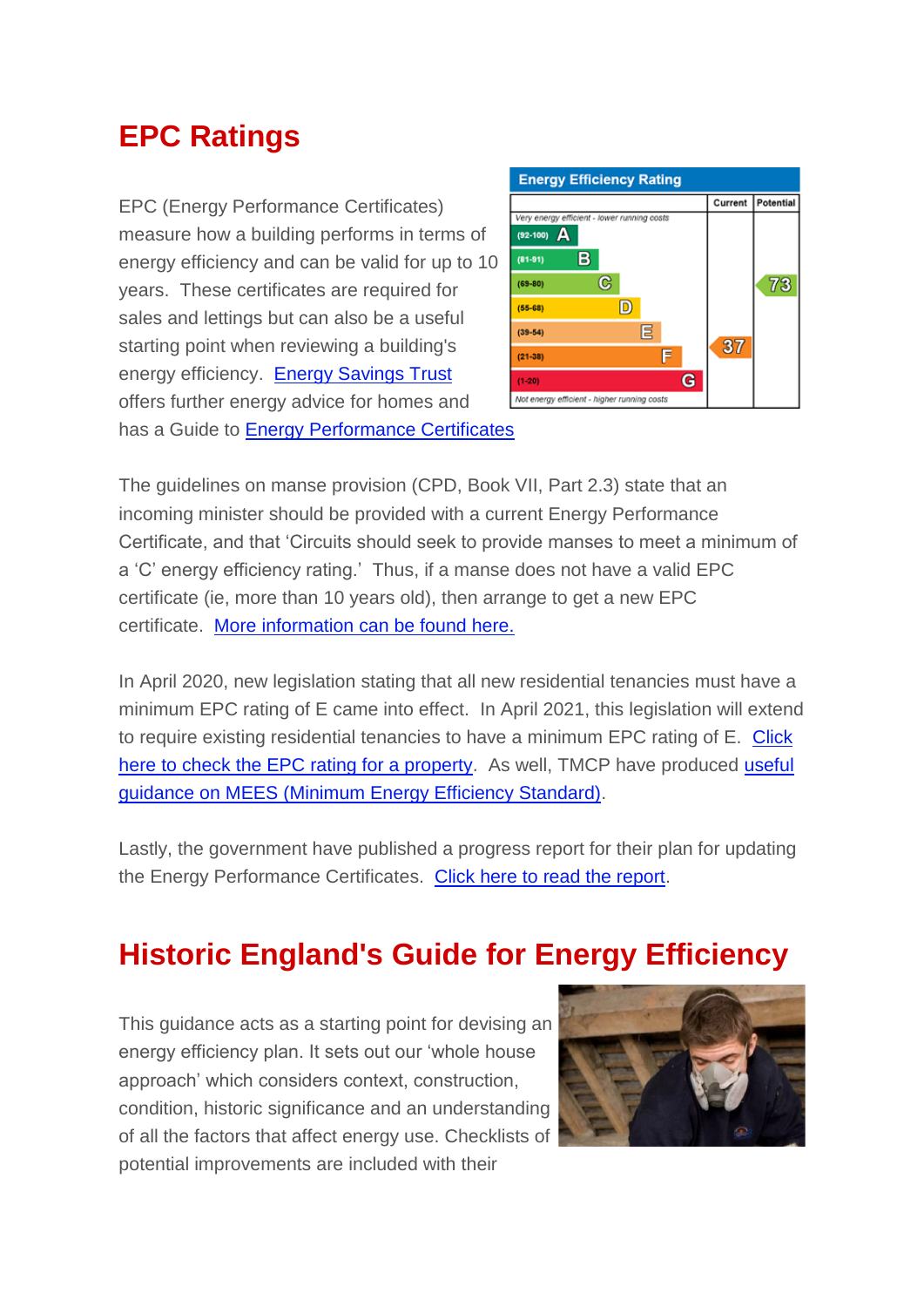respective benefits, comparative costs and technical risks. [Click here to read more.](https://urldefense.proofpoint.com/v2/url?u=https-3A__methodist-2Dnews.org.uk_t_BVI-2D7SLRK-2DWOCGZJ-2D4RVB4B-2D1_c.aspx&d=DwMFaQ&c=euGZstcaTDllvimEN8b7jXrwqOf-v5A_CdpgnVfiiMM&r=HVU4UP2FKbQdEeJRjJMFFTLfEDiOhBmJ91ReO8Puf50&m=yhQSrkfepeTA9JnbGE0SzUaK_37bFPDeNChTV3KqQPY&s=Af5jM125gzbhGUszwomsbeYV7_euR2z0Yuz_3YIWFNo&e=)

### **Guide to Energy Retrofit of Traditional Buildings**

Historic Environment Scotland have published this handy guide for any pre-1919 church tackling climate change, and can be used nationwide. It looks at different retrofit options as well as material compatibility and building regulations. Although, it also mainly focuses on domestic buildings, there are some of the overriding principles can be applied to any church of traditional construction [Read more here.](https://urldefense.proofpoint.com/v2/url?u=https-3A__methodist-2Dnews.org.uk_t_BVI-2D7SLRK-2DWOCGZJ-2D4QYJSY-2D1_c.aspx&d=DwMFaQ&c=euGZstcaTDllvimEN8b7jXrwqOf-v5A_CdpgnVfiiMM&r=HVU4UP2FKbQdEeJRjJMFFTLfEDiOhBmJ91ReO8Puf50&m=yhQSrkfepeTA9JnbGE0SzUaK_37bFPDeNChTV3KqQPY&s=pzSKdtj4u84cmMG8d2oRT5YKWPFBQ2AUkc8ubHI6IP8&e=)



### **Electrical Vehicle Charging Point**

We have received more queries about installing an electrical car charging point. Some things to consider are:

1. It's important to remember that electric vehicles only really help deliver carbon reductions when the charge points are supplied with renewable energy, either purchased from a 'green' tariff or from onsite solar panels.



- 2. It would be worth ensuring that the charging point can be used for a variety of electric cars, rather than being specific to one brand.
- 3. If it is for a manse, how easily could the point to adapted to other types of cars when/if this minister moves to a different manse?
- 4. Lastly, it is best practice to get a minimum of 3 quotes from different contractors.

Click here to read [some other pracitcal tips](https://urldefense.proofpoint.com/v2/url?u=https-3A__methodist-2Dnews.org.uk_t_BVI-2D7SLRK-2DWOCGZJ-2D4RVFYQ-2D1_c.aspx&d=DwMFaQ&c=euGZstcaTDllvimEN8b7jXrwqOf-v5A_CdpgnVfiiMM&r=HVU4UP2FKbQdEeJRjJMFFTLfEDiOhBmJ91ReO8Puf50&m=yhQSrkfepeTA9JnbGE0SzUaK_37bFPDeNChTV3KqQPY&s=evny3AeBKqd6z6X5E3oLWIUsjvq5kRH8VC-8DwSdrtc&e=) when considering installing electrical car charging points.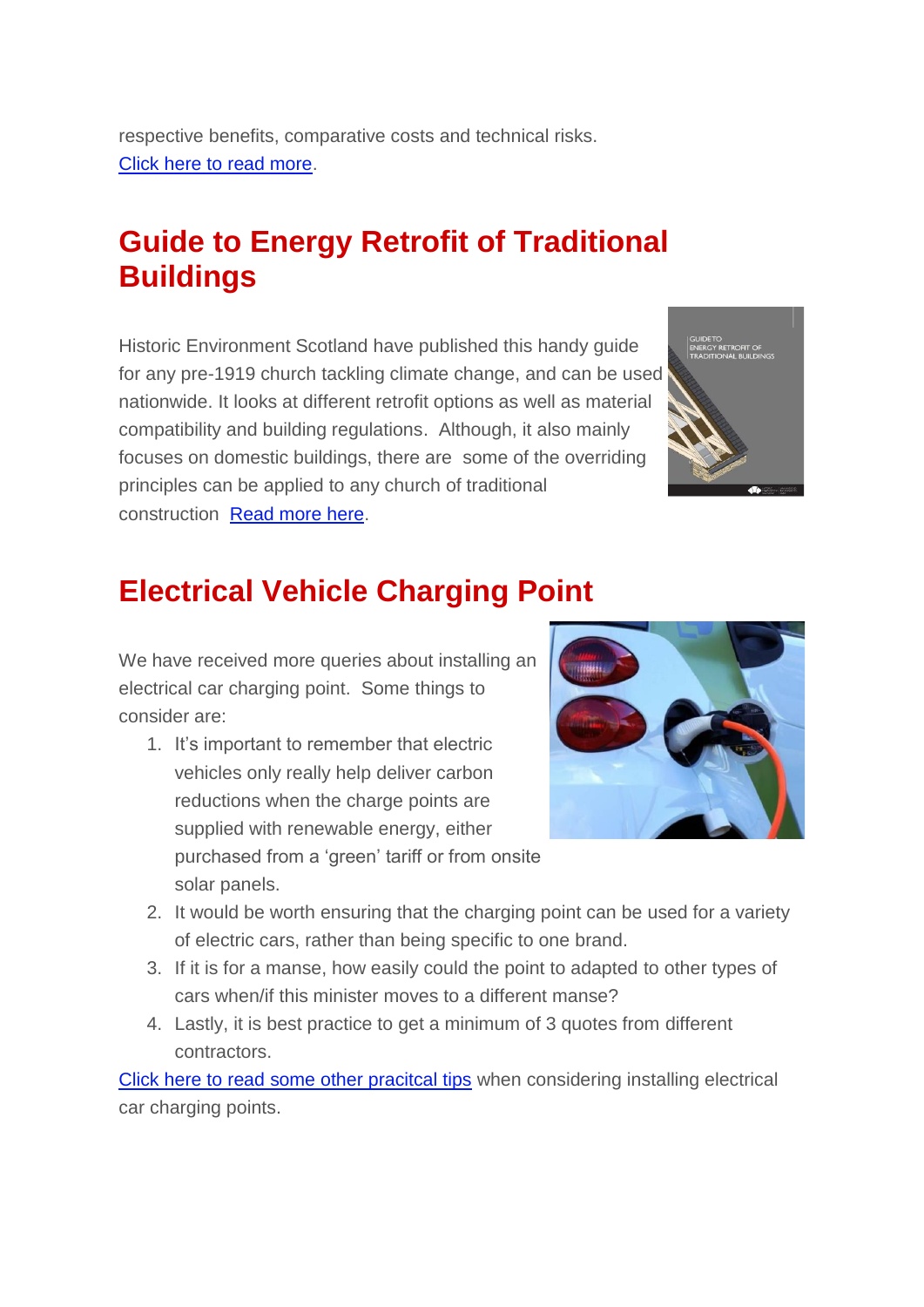### **New Scheme for EV Charging Points**

The Government has introduced a new Workplace Charging Scheme that will provide grants for organisations to purchase and install electric vehicle (EV) charging points – applicant can receive grant funding of up to £350 per socket (with a limit of 40 sockets across all sites per applicant). [Click here to find out more](https://urldefense.proofpoint.com/v2/url?u=https-3A__methodist-2Dnews.org.uk_t_BVI-2D7SLRK-2DWOCGZJ-2D4S4MWI-2D1_c.aspx&d=DwMFaQ&c=euGZstcaTDllvimEN8b7jXrwqOf-v5A_CdpgnVfiiMM&r=HVU4UP2FKbQdEeJRjJMFFTLfEDiOhBmJ91ReO8Puf50&m=yhQSrkfepeTA9JnbGE0SzUaK_37bFPDeNChTV3KqQPY&s=JXKy7gt7EHkbVrmwiA_wwdBwBmeDLWkQewA6taE53Gk&e=) about guidance for charities and small accommodation businesses applying to the scheme.

### **EcoChurch Updates**

EcoChurch have updated their resources library, which includes a section on buildings, land and lifestyle. As well, there is a new section for Youth and Welsh translations. [Click](https://urldefense.proofpoint.com/v2/url?u=https-3A__methodist-2Dnews.org.uk_t_BVI-2D7SLRK-2DWOCGZJ-2D4RX4GX-2D1_c.aspx&d=DwMFaQ&c=euGZstcaTDllvimEN8b7jXrwqOf-v5A_CdpgnVfiiMM&r=HVU4UP2FKbQdEeJRjJMFFTLfEDiOhBmJ91ReO8Puf50&m=yhQSrkfepeTA9JnbGE0SzUaK_37bFPDeNChTV3KqQPY&s=88zM8MXPZQTTxACzjceoEj91XWM3jt0HeZNWNAb4kp0&e=)  [to find out more.](https://urldefense.proofpoint.com/v2/url?u=https-3A__methodist-2Dnews.org.uk_t_BVI-2D7SLRK-2DWOCGZJ-2D4RX4GX-2D1_c.aspx&d=DwMFaQ&c=euGZstcaTDllvimEN8b7jXrwqOf-v5A_CdpgnVfiiMM&r=HVU4UP2FKbQdEeJRjJMFFTLfEDiOhBmJ91ReO8Puf50&m=yhQSrkfepeTA9JnbGE0SzUaK_37bFPDeNChTV3KqQPY&s=88zM8MXPZQTTxACzjceoEj91XWM3jt0HeZNWNAb4kp0&e=)



If you are interested in becoming an EcoChurch, [click here to read how.](https://urldefense.proofpoint.com/v2/url?u=https-3A__methodist-2Dnews.org.uk_t_BVI-2D7SLRK-2DWOCGZJ-2D4RX4SL-2D1_c.aspx&d=DwMFaQ&c=euGZstcaTDllvimEN8b7jXrwqOf-v5A_CdpgnVfiiMM&r=HVU4UP2FKbQdEeJRjJMFFTLfEDiOhBmJ91ReO8Puf50&m=yhQSrkfepeTA9JnbGE0SzUaK_37bFPDeNChTV3KqQPY&s=kjK7wZ3SrSXX3VAGWRLBrRxOwSbrTAj523AsS9Svmok&e=)

As well, you can:

- [Read about Strathmore Road Methodist Church's journey](https://urldefense.proofpoint.com/v2/url?u=https-3A__methodist-2Dnews.org.uk_t_BVI-2D7SLRK-2DWOCGZJ-2D4RX4GZ-2D1_c.aspx&d=DwMFaQ&c=euGZstcaTDllvimEN8b7jXrwqOf-v5A_CdpgnVfiiMM&r=HVU4UP2FKbQdEeJRjJMFFTLfEDiOhBmJ91ReO8Puf50&m=yhQSrkfepeTA9JnbGE0SzUaK_37bFPDeNChTV3KqQPY&s=zC1LFnhr6tRk1M3ORrJlGIxkJUxd3UsICSpH91qaXF0&e=) towards becoming an EcoChurch
- Learn how [Lindley Methodist Church became the 4,000th EcoChurch](https://urldefense.proofpoint.com/v2/url?u=https-3A__methodist-2Dnews.org.uk_t_BVI-2D7SLRK-2DWOCGZJ-2D4RX4SM-2D1_c.aspx&d=DwMFaQ&c=euGZstcaTDllvimEN8b7jXrwqOf-v5A_CdpgnVfiiMM&r=HVU4UP2FKbQdEeJRjJMFFTLfEDiOhBmJ91ReO8Puf50&m=yhQSrkfepeTA9JnbGE0SzUaK_37bFPDeNChTV3KqQPY&s=FBhX8AWSTF-zJ7aih6uytVgOtHz99gaEhGjXnbv81-c&e=) last year.
- Listen to this podcast about the **Award-Winning EcoChurch in Yorkshire**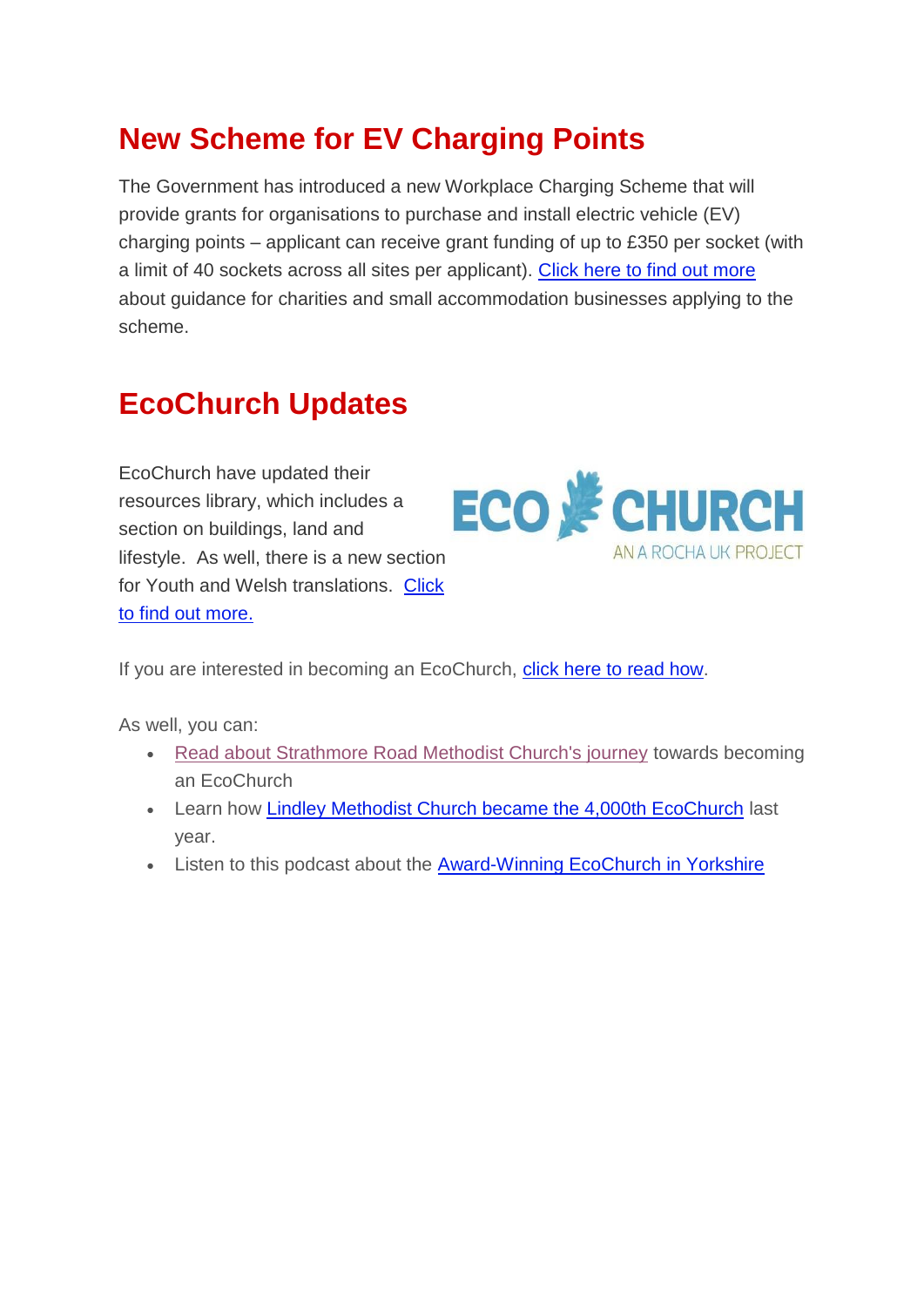### **A New Eco-Friendly Church & Centre for Barry's Waterfront Community**

Porthkerry Road Methodist Church and Barry United Reformed Church used to worship in two large traditional Churches on opposite sides of the same road. A vision that the two Churches could join together and move to the newly developing Waterfront at Barry was to be 20 years in coming to fruition.



The vision for the new building was to spread God's mission and create a fit-forpurpose, Eco friendly building, that would offer community-based activities as well as enabling local community members, whatever their background or beliefs, the chance to experience the life and care of our church family. [Click here to read the](https://urldefense.proofpoint.com/v2/url?u=https-3A__methodist-2Dnews.org.uk_t_BVI-2D7SLRK-2DWOCGZJ-2D4S6GKQ-2D1_c.aspx&d=DwMFaQ&c=euGZstcaTDllvimEN8b7jXrwqOf-v5A_CdpgnVfiiMM&r=HVU4UP2FKbQdEeJRjJMFFTLfEDiOhBmJ91ReO8Puf50&m=yhQSrkfepeTA9JnbGE0SzUaK_37bFPDeNChTV3KqQPY&s=-627S15wqn_-etBmcWQnYL9R45hVI69MpFSSFLA9RQA&e=)  [full story.](https://urldefense.proofpoint.com/v2/url?u=https-3A__methodist-2Dnews.org.uk_t_BVI-2D7SLRK-2DWOCGZJ-2D4S6GKQ-2D1_c.aspx&d=DwMFaQ&c=euGZstcaTDllvimEN8b7jXrwqOf-v5A_CdpgnVfiiMM&r=HVU4UP2FKbQdEeJRjJMFFTLfEDiOhBmJ91ReO8Puf50&m=yhQSrkfepeTA9JnbGE0SzUaK_37bFPDeNChTV3KqQPY&s=-627S15wqn_-etBmcWQnYL9R45hVI69MpFSSFLA9RQA&e=)

### **Methodist Insurance Update**

#### **Ukrainian Guests**

We understand that individuals and organisations across the UK may be seeking to play a part in helping people affected by the crisis in Ukraine and wondering how this affects your insurance. [Find out more](https://urldefense.proofpoint.com/v2/url?u=https-3A__methodist-2Dnews.org.uk_t_BVI-2D7SLRK-2DWOCGZJ-2D4RVHQA-2D1_c.aspx&d=DwMFaQ&c=euGZstcaTDllvimEN8b7jXrwqOf-v5A_CdpgnVfiiMM&r=HVU4UP2FKbQdEeJRjJMFFTLfEDiOhBmJ91ReO8Puf50&m=yhQSrkfepeTA9JnbGE0SzUaK_37bFPDeNChTV3KqQPY&s=pBu_PydFVdVtRqmg1TqcgYtKNWq-6JV3iLvow1GsIhs&e=)

#### **150 Years Comes to Life**

See 150 years come to life via our short video. Watch how Methodist Insurance has made the last 15 decades count. Follow our journey from the steam age to the twenty-first century. [Watch the video here.](https://urldefense.proofpoint.com/v2/url?u=https-3A__methodist-2Dnews.org.uk_t_BVI-2D7SLRK-2DWOCGZJ-2D4S6MTP-2D1_c.aspx&d=DwMFaQ&c=euGZstcaTDllvimEN8b7jXrwqOf-v5A_CdpgnVfiiMM&r=HVU4UP2FKbQdEeJRjJMFFTLfEDiOhBmJ91ReO8Puf50&m=yhQSrkfepeTA9JnbGE0SzUaK_37bFPDeNChTV3KqQPY&s=l2UDNZTenezoXZcHEFWkZnKMz4HcbLzC68QVrsBeRq4&e=)

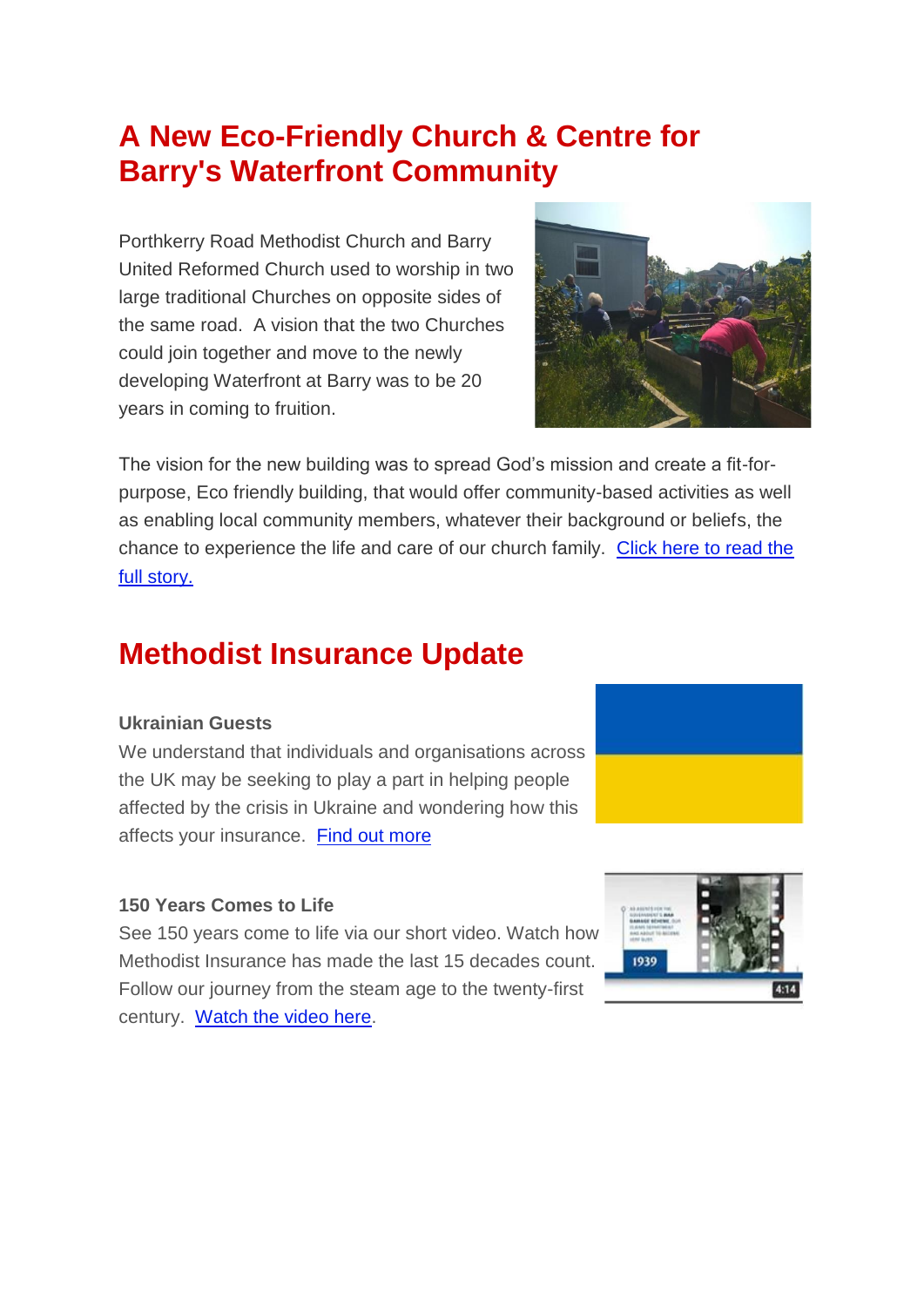#### **Read our Special Edition of Dialogue**

An extra special 150-year edition of Dialogue is available to read online. Learn more about our history, how Methodist Insurance customer Sheila has raised £5.5million for charities and some helpful tips for your church. [Read Dialogue](https://urldefense.proofpoint.com/v2/url?u=https-3A__methodist-2Dnews.org.uk_t_BVI-2D7SLRK-2DWOCGZJ-2D4RVHQD-2D1_c.aspx&d=DwMFaQ&c=euGZstcaTDllvimEN8b7jXrwqOf-v5A_CdpgnVfiiMM&r=HVU4UP2FKbQdEeJRjJMFFTLfEDiOhBmJ91ReO8Puf50&m=yhQSrkfepeTA9JnbGE0SzUaK_37bFPDeNChTV3KqQPY&s=tz1JL3gv0wP4Vg6ppCWUnT_nCBcoJZspLEmGmCD8sA8&e=)

#### **Tree Management**

Trees form a natural part of the landscape and bring many benefits. However, they can present a number of hazards as they age and careful management is needed.

[Find out more](https://urldefense.proofpoint.com/v2/url?u=https-3A__methodist-2Dnews.org.uk_t_BVI-2D7SLRK-2DWOCGZJ-2D4RVHQE-2D1_c.aspx&d=DwMFaQ&c=euGZstcaTDllvimEN8b7jXrwqOf-v5A_CdpgnVfiiMM&r=HVU4UP2FKbQdEeJRjJMFFTLfEDiOhBmJ91ReO8Puf50&m=yhQSrkfepeTA9JnbGE0SzUaK_37bFPDeNChTV3KqQPY&s=6XTI6g4HJQtHISvz_95LXZtXgV0nqjMbKa_ziZy7Djk&e=)

#### **Event Safety**

Easter can mark the beginning of pleasant spring weather so many churches take the opportunity to hold fundraising activities such as sales and fayres.

Our guide to managing safety at events will help you prepare. [Read out Event Guidance](https://urldefense.proofpoint.com/v2/url?u=https-3A__methodist-2Dnews.org.uk_t_BVI-2D7SLRK-2DWOCGZJ-2D4RVHQF-2D1_c.aspx&d=DwMFaQ&c=euGZstcaTDllvimEN8b7jXrwqOf-v5A_CdpgnVfiiMM&r=HVU4UP2FKbQdEeJRjJMFFTLfEDiOhBmJ91ReO8Puf50&m=yhQSrkfepeTA9JnbGE0SzUaK_37bFPDeNChTV3KqQPY&s=lx_GkAfDA4nWtG7R676LAlNb88x8RjNxlDeBybM6uKM&e=)

#### **A Meaningful Community Space at Perry Hall Methodist Church**

With the support of the [Benefact Trust](https://urldefense.proofpoint.com/v2/url?u=https-3A__methodist-2Dnews.org.uk_t_BVI-2D7SLRK-2DWOCGZJ-2D4RVHW2-2D1_c.aspx&d=DwMFaQ&c=euGZstcaTDllvimEN8b7jXrwqOf-v5A_CdpgnVfiiMM&r=HVU4UP2FKbQdEeJRjJMFFTLfEDiOhBmJ91ReO8Puf50&m=yhQSrkfepeTA9JnbGE0SzUaK_37bFPDeNChTV3KqQPY&s=432Ml0Z75gev7uJhcEXM0GW73ndi1tl09StJ2RWvwzA&e=) formerly Allchurches Trust) Methodist Grants Programme, Perry Hall Methodist Church has completed phase one of its Church Growth Project. This includes making the outdoor space safer and more

accessible for the congregation and wider community. The church grounds have been a valued space for local people during a challenging few years. [Find out more](https://urldefense.proofpoint.com/v2/url?u=https-3A__methodist-2Dnews.org.uk_t_BVI-2D7SLRK-2DWOCGZJ-2D4RVHW3-2D1_c.aspx&d=DwMFaQ&c=euGZstcaTDllvimEN8b7jXrwqOf-v5A_CdpgnVfiiMM&r=HVU4UP2FKbQdEeJRjJMFFTLfEDiOhBmJ91ReO8Puf50&m=yhQSrkfepeTA9JnbGE0SzUaK_37bFPDeNChTV3KqQPY&s=HdmOkzVINDbToXBXf1Cn3gXEE7zcHvsak8eJTUKRcrM&e=)

#### **150th Awards Reminder**

What would your church do with £1,500? Let us know your ideas and initiatives and the difference they could make to your church or community in 300 words.









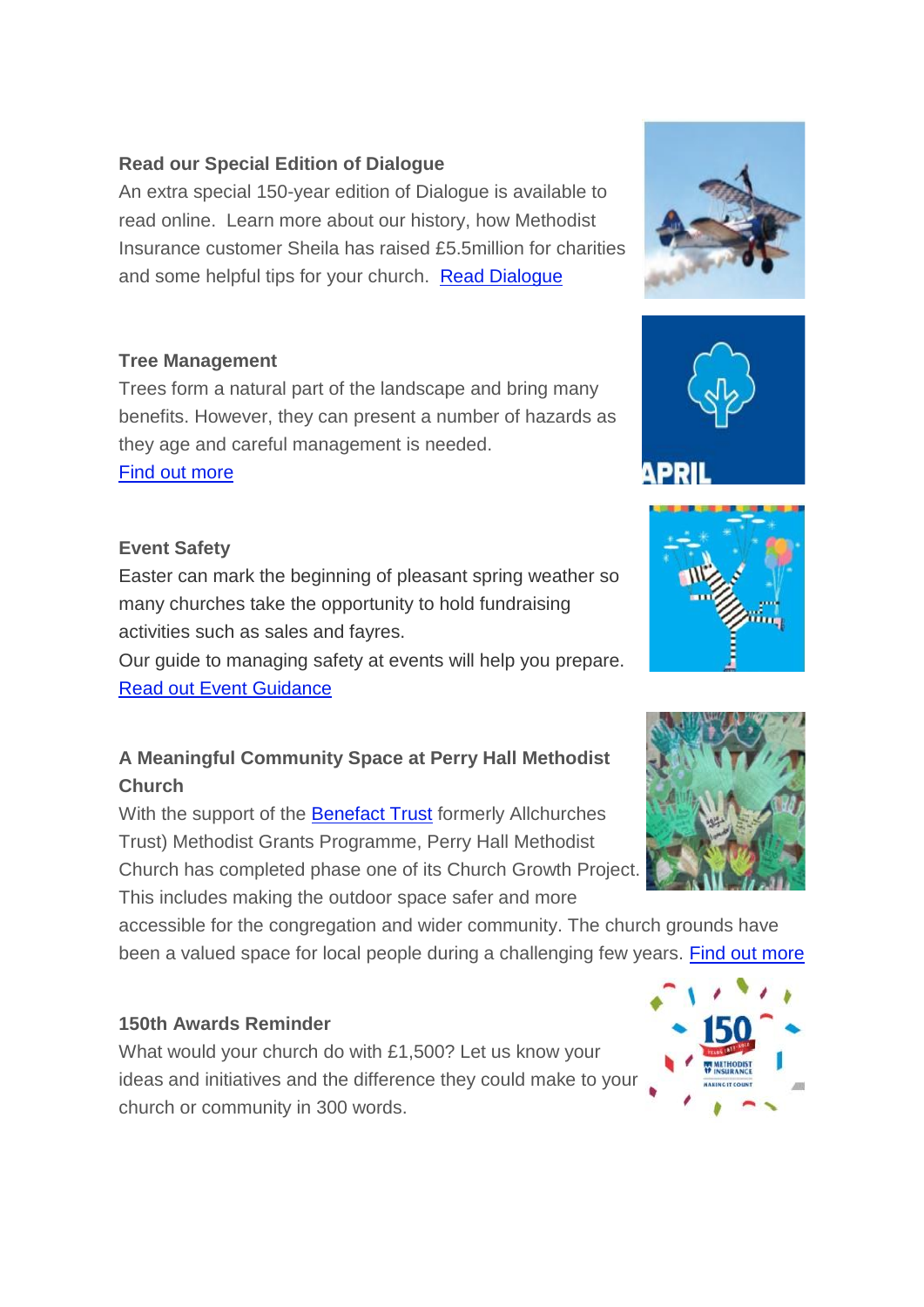Our favourite 15 ideas will each receive £1,500 towards bringing that idea to life. [Terms and conditions apply](https://urldefense.proofpoint.com/v2/url?u=https-3A__methodist-2Dnews.org.uk_t_BVI-2D7SLRK-2DWOCGZJ-2D4RVHW4-2D1_c.aspx&d=DwMFaQ&c=euGZstcaTDllvimEN8b7jXrwqOf-v5A_CdpgnVfiiMM&r=HVU4UP2FKbQdEeJRjJMFFTLfEDiOhBmJ91ReO8Puf50&m=yhQSrkfepeTA9JnbGE0SzUaK_37bFPDeNChTV3KqQPY&s=l63hg_-yv19S_y-T-gPcOGa0DMfmSSLGGVCIuk55sKs&e=) [Read more about the awards](https://urldefense.proofpoint.com/v2/url?u=https-3A__methodist-2Dnews.org.uk_t_BVI-2D7SLRK-2DWOCGZJ-2D4RVHW5-2D1_c.aspx&d=DwMFaQ&c=euGZstcaTDllvimEN8b7jXrwqOf-v5A_CdpgnVfiiMM&r=HVU4UP2FKbQdEeJRjJMFFTLfEDiOhBmJ91ReO8Puf50&m=yhQSrkfepeTA9JnbGE0SzUaK_37bFPDeNChTV3KqQPY&s=Xt7xt3dMyCLoR3t2QV2ahmqSg0UgHfe2F3_yb_fEfoo&e=)

**Grant Opportunities**

#### [Grants for Churches for the Conservation of](https://urldefense.proofpoint.com/v2/url?u=https-3A__methodist-2Dnews.org.uk_t_BVI-2D7SLRK-2DWOCGZJ-2D4RX15S-2D1_c.aspx&d=DwMFaQ&c=euGZstcaTDllvimEN8b7jXrwqOf-v5A_CdpgnVfiiMM&r=HVU4UP2FKbQdEeJRjJMFFTLfEDiOhBmJ91ReO8Puf50&m=yhQSrkfepeTA9JnbGE0SzUaK_37bFPDeNChTV3KqQPY&s=Xx_UPi7vxMAj3sZfeYPu-FlQZ96WcD0hp1IRogs8BLw&e=)  [Decorative Features and Monuments \(UK\)](https://urldefense.proofpoint.com/v2/url?u=https-3A__methodist-2Dnews.org.uk_t_BVI-2D7SLRK-2DWOCGZJ-2D4RX15S-2D1_c.aspx&d=DwMFaQ&c=euGZstcaTDllvimEN8b7jXrwqOf-v5A_CdpgnVfiiMM&r=HVU4UP2FKbQdEeJRjJMFFTLfEDiOhBmJ91ReO8Puf50&m=yhQSrkfepeTA9JnbGE0SzUaK_37bFPDeNChTV3KqQPY&s=Xx_UPi7vxMAj3sZfeYPu-FlQZ96WcD0hp1IRogs8BLw&e=)

Grants of between £500 and £5,000 are available to churches, chapels and other places of worship built before 1896 to carry out small programmes of conservation work to decorative features and monuments. All work funded must be directed by a

professional architect or established conservator and completed according to the principles of the Society for the Protection of Ancient Buildings (SPAB). The funding is being made available through the William and Jane Morris Fund. Applications can be submitted at any time however the next closing date for applications is the 31st August 2022.

### **Homes for Ukraine Scheme**

TMCP and the Connexional Team understand Managing Trustees are keen to do what they can to help as part of the Government's 'Homes for Ukraine' scheme (Scheme). Under this Scheme, individuals are asked to provide a spare room in their home, or separate accommodation e.g., an annexe, to Ukrainian people, rent free for a

minimum period of six months. [Click here to read the guidance notes from TMCP.](https://urldefense.proofpoint.com/v2/url?u=https-3A__methodist-2Dnews.org.uk_t_BVI-2D7SLRK-2DWOCGZJ-2D4RVHQG-2D1_c.aspx&d=DwMFaQ&c=euGZstcaTDllvimEN8b7jXrwqOf-v5A_CdpgnVfiiMM&r=HVU4UP2FKbQdEeJRjJMFFTLfEDiOhBmJ91ReO8Puf50&m=yhQSrkfepeTA9JnbGE0SzUaK_37bFPDeNChTV3KqQPY&s=CLzYbQHnNcAL3H8cqqAfbzCgPBEgh-qTtLNoPd1a150&e=)







**METHODIST AN INSURANCE** 

## **Protect your home and**

#### support your church or charity \*Terms and conditions apply.